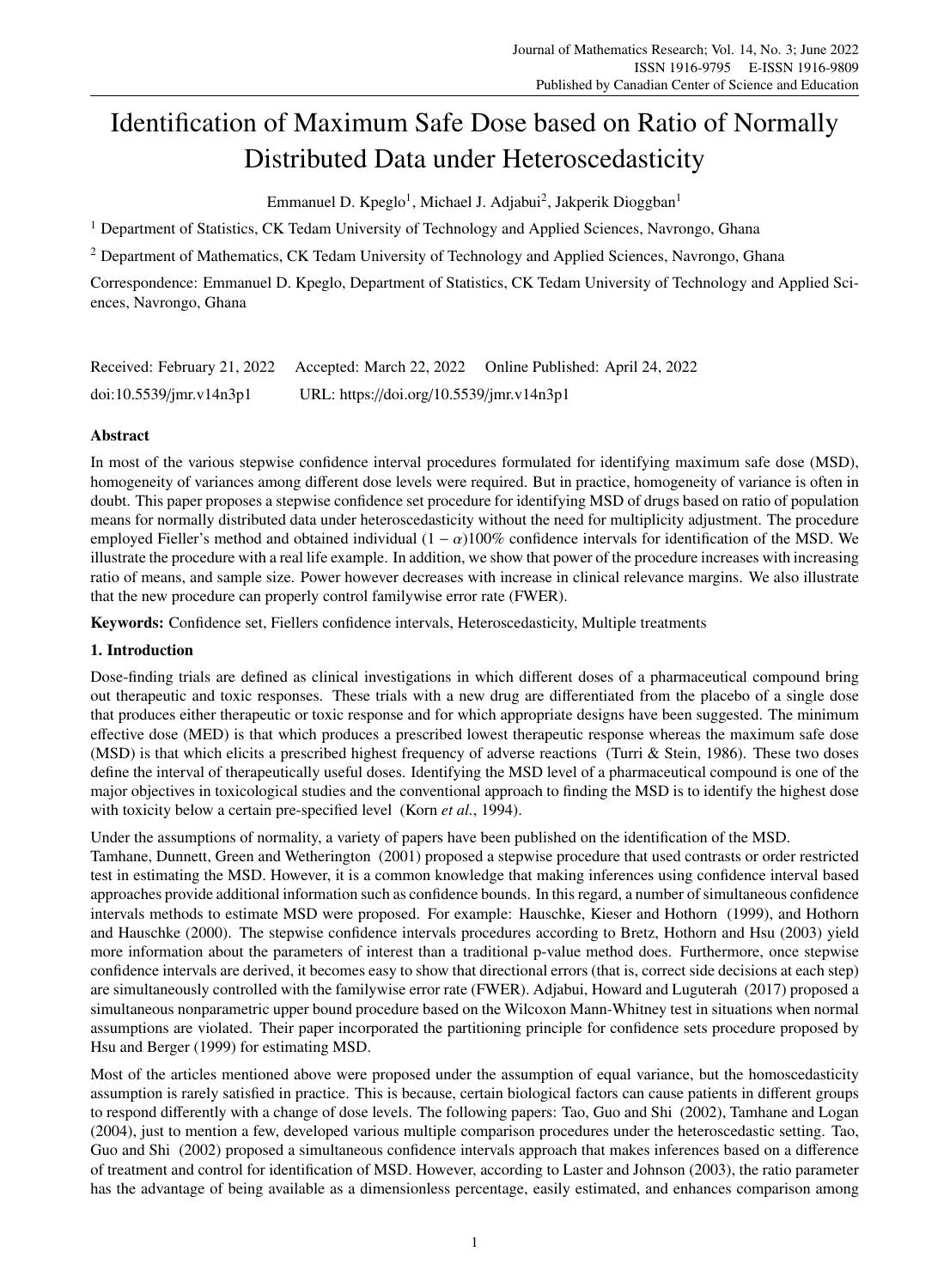studies. Laster and Johnson (2003) further stated that the ratio formulation approach is more powerful in a test for noninferiority of an experimental therapy as compared to that of the difference. In considering log-normally distributed data, logarithmic transformation of the ratio test problem can lead to an acceptance range formulated in terms of the difference of means. However, there are many practical situations that require ratio test formulation in which the (untransformed) observations of the primary variable follow a normal distribution. Under homoscedastic setting, Bretz, Hothorn and Hsu (2003) considered the case of relevance shifts defined in terms of ratio of population means, where the original, untransformed data are normally distributed. Tamhane and Logan (2004) developed a contrast testing/decision making approach to estimate MSD. But confidence intervals procedures provide additional information such as a confidence bound for the first unsafe dose. Or, provides an upper confidence bound on how safe the doses are if all the doses are regarded safe.

The purpose of our article is to provide stepwise confidence intervals for identification of MSD when the ratio of treatment versus control is to be investigated for normally distributed data under unequal variance setting. The proposed method extends the procedure proposed by Hsu and Berger (1999) into a stepwise confidence set procedure without multiple adjustments by incorporating the partitioning principle. The article is organized as follows. In Section 2, the preliminaries give the problem formulation and define the notation. It also defines the intersection-union principle and Hsu and Berger (1999) stepwise confidence method which will be essential to the proposed procedure. The new stepwise confidence interval procedure with unequal variances will be developed in Section 3. Simulation studies are carried out in Section 4 to assess the performance of power and FWER of the proposed procedure. In Section 5, we apply the proposed procedure to examine a real data set. Finally, conclusions and recommendations are given in Section 6.

#### 2. Statistical Background

Let  $i = 0, 1, \ldots, k$  denote a set of increasing dose levels used in a dose-finding study where 0 corresponds to the zero dose level called the placebo control. Consider a one-way layout setting in which a random sample  $Z_i_1, Z_i_2, Z_i_3, \ldots, Z_{in_i}$  is an observed response of toxicity from the *i*<sup>th</sup> dose level  $(i - 0, 1, \ldots, k)$ . Assume  $Z_i$ , the *i* observed response of toxicity from the *i*<sup>th</sup> dose level (*i* = 0, 1, ..., *k*). Assume  $Z_{ij}$ , the *j*<sup>th</sup> (1 ≤ *j* ≤ *n<sub>i</sub>*) observation at *i*<sup>th</sup> dose level to be independently normal with means  $F(X_i) = n_i$  and possibl dose level, to be independently normal with means  $E(X_{ij}) = \eta_i$  and possibly unequal variances  $Var(Z_{ij}) = \tau_i^2$ . Let  $\bar{Z}_i$ ,  $i = 0, 1, \dots, k$  be the sample means and let  $\hat{\tau}^2$  be an estimate of the unequal variances  $\tau^2$  $i = 0, 1, \dots, k$ , be the sample means and let  $\hat{\tau}_i^2$  be an estimate of the unequal variances  $\tau_i^2$ .

In this article, we seek to provide a procedure that will estimate ratios of unknown means  $\eta_i$ ,  $i = 0, 1, \ldots, k$ . Without loss of generality let large values of treatment means  $n_i$  denote high toxicity relative to the m of generality, let large values of treatment means  $\eta_i$  denote high toxicity relative to the mean of the placebo  $\eta_0$ . Suppose that *k* doses are tested against a placebo, let  $\lambda_i = \eta_i/\eta_0$ ,  $i = 1, \dots, k$ , be the ratios of interest. Let  $\zeta$  be some pre-specified threshold constant for toxicity of a drug. The problem of identifying the MSD is formulated as follows:

$$
H_{0i}: \lambda_i \ge \zeta \text{ versus } H_{ai}: \lambda_i < \zeta \text{ for } i = 1, \dots, k. \tag{1}
$$

Assume the random sample  $Z_i$  has a distribution determined by the parameter  $\theta = (\lambda_1, \dots, \lambda_k)$  with  $\theta \in \Theta$ , where  $\Theta$  is the parameter space, let  $\Theta_i = \{\theta : \lambda_i \ge \zeta\}, i = 1, \dots, k$ . The problem in (1) can further be written as:

$$
H_{0i}: \theta \in \Theta_i \text{ versus } H_{ai}: \theta \in \Theta_i^c \text{ for } i = 1, ..., k. \tag{2}
$$

In this article, we extend the concept of directed confidence set proposed by Hsu and Berger (1999) to solve the testing problem (2) and make inference for MSD. In order for our procedure to control the probability of declaring unsafe dose as safe, we will introduce the Intersection-Union Principle. The Intersection-Union Principle formulated by Berger (1982) involves testing the union of the individual hypotheses against the intersection of the alternative hypotheses.

*Thus, if*  $\Theta_i$  *is a level*  $\alpha$  *test of*  $H_{0i}$  *for i* = 1, ..., *k, then the intersection-union test with rejection region*  $\Theta_i^c$  *is a level*  $\alpha$  *test* of  $H_{\alpha} = \bigcup_{k=0}^{k} \Theta_k$  assignt  $H_{\alpha} = \bigcap_{k=0}^{k} \Theta_k^c$  $of H_0 = \bigcup_{i=1}^k \Theta_i$  *against*  $H_a = \bigcap_{i=1}^k \Theta_i^c$ .

The main reason behind the application of the intersectionCunion test is when the global null hypothesis  $H_0$  is rejected each of the individual null hypotheses  $H_{0i}$  is rejected. In addition, whenever intersection-union test is introduced, it cancels a need for multiplicity adjustment. This is because; if each individual test is performed at level  $\alpha$ , the global test is also performed at level  $\alpha$ .

Assume  $\Theta_i = \{\theta : \lambda_i \ge \zeta\}, i = 1, \ldots, k$ , are subsets of  $\Theta$ . Let  $\Theta_0 = \bigcup_{i=1}^k \Theta_i$  and  $\Theta_0^c = \bigcap_{i=1}^k \Theta_i^c$ . Based on the Intersection-Union Principle, the problem of identifying the MSD can be formulated as follows:

$$
H_0: \theta \in \bigcup_{i=1}^k \Theta_i \text{ versus } H_a: \theta \in \bigcap_{i=1}^k \Theta_i^c. \tag{3}
$$

Definition 1. *Let* <sup>Θ</sup> *be a parameter space. A confidence set, C*(*Z*)*, for* θ *is directed toward a subset of the parameter space* Θ <sup>∗</sup> ⊂ Θ *if, for every sample point Z either* Θ <sup>∗</sup> ⊂ *C*(*Z*) *or C*(*Z*) ⊂ Θ ∗ *. For example: in a one sided significant ratio*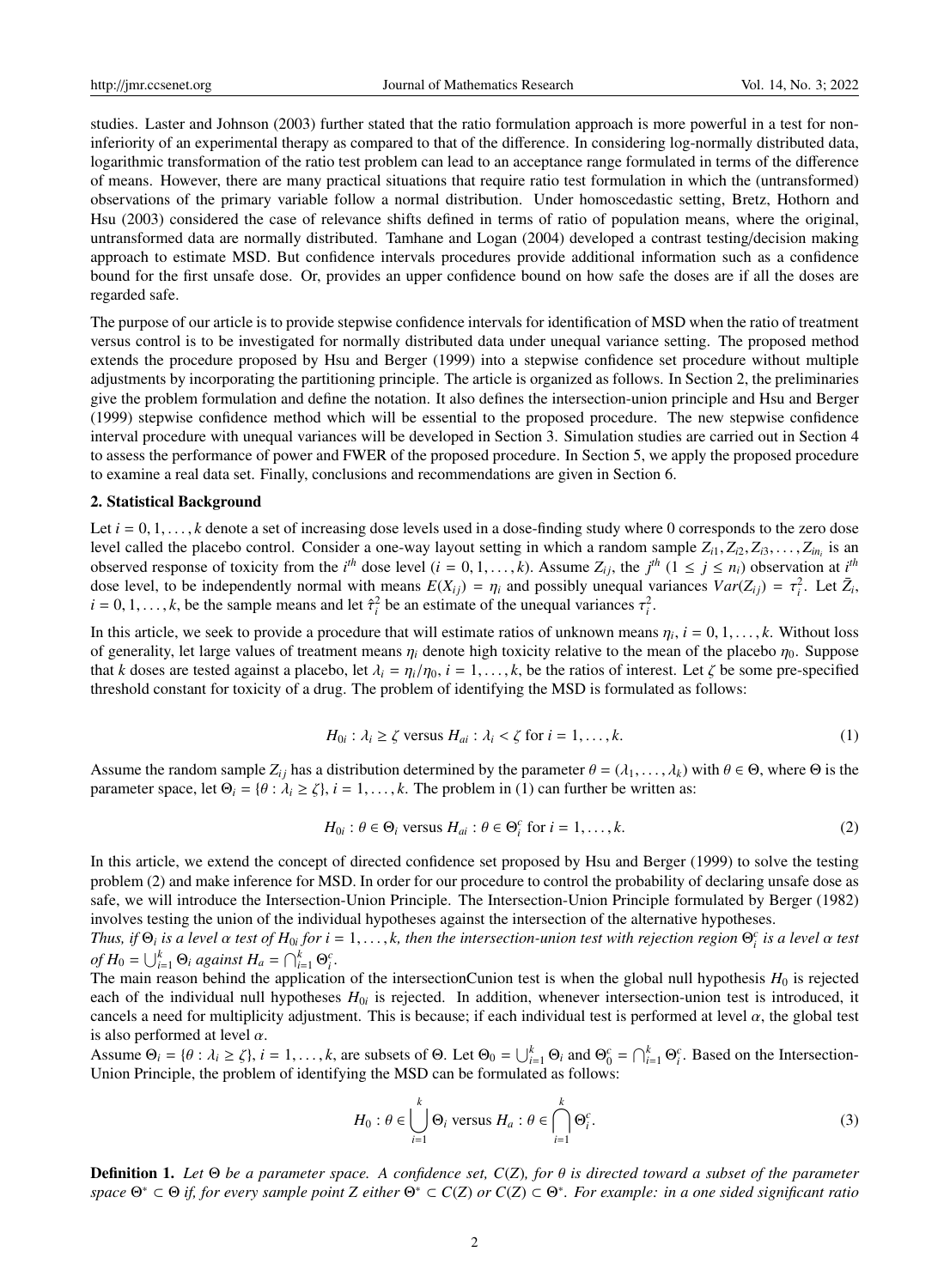inference, say  $\Theta_i^c = \{ \eta_i < \eta_0 \zeta \}$ , confidence intervals for  $\eta_i/\eta_0$  of the form  $C_i(Z) = (-\infty, B_i)$  are directed toward  $\Theta_i^c$  for  $i-1$  $i = 1, \ldots, k$ .

We consider cases with inferences  $\theta \in \Theta_i^c$  and formulate an approach that provides confidence intervals  $C_i(Z)$  for  $\theta$  is a step visite scenario. The procedure stops at the largest integer *i* when  $C_i(Z) \notin \Theta_i^c$ . To v in a stepwise scenario. The procedure stops at the largest integer *i* when  $C_i(Z) \notin \Theta_i^c$ . To validate our procedure, we partition the parameter space  $\Theta = \bigcup_{i=1}^{k} \Theta_i$  into disjoint sets  $\Theta_1^*, \Theta_2^*, \ldots$ , and  $\Theta_k^*$  such that for some index set *K*, the set  $\Theta_1^* \subset \Theta : k \in K$  and  $\Theta_1^* \subset \Theta_1^* = \emptyset$  for any  $k \mid k' \in K$  with  $k \neq k'$ . We  $\Theta_k^* \subseteq \Theta : k \in K$  and  $\Theta_k^* \cap \Theta_{k'}^* = \emptyset$  for any  $k, k' \in K$  with  $k \neq k'$ . We partition the parameter space into disjoint sets so that exactly one partition contains the true parameter  $\theta$ . In so doing, the procedure con that exactly one partition contains the true parameter  $\theta$ . In so doing, the procedure controls FWER by controlling FWER within each  $\Theta_k^* \subseteq \Theta : k \in K$ .

The first step in solving problem (3) is to define the MSD as the max $\{i : \lambda_i < \zeta\}$ . We then employ Fiellers (1954) method to obtain individual  $(1 - \alpha)100\%$  confidence intervals  $C_i(Z)$  for  $\lambda_i$ . Taking  $\bar{Z}_i$  and  $\hat{\tau}_i^2$  as the sample mean and sample variance of the *i*<sup>th</sup> group  $i = 0, 1, \ldots, k$  we test  $H_i : \theta \in [k]$ .  $\Theta$  versus  $H_i : \theta$ variance of the  $i^{th}$  group,  $i = 0, 1, ..., k$ , we test  $H_0: \theta \in \bigcup_{i=1}^k \Theta_i$  versus  $H_a: \theta \in \bigcap_{i=1}^k \Theta_i^c$  using the test statistics:

$$
T_i^Z = \frac{\bar{Z}_i - \zeta \bar{Z}_0}{\sqrt{\frac{\hat{\tau}_i^2}{n_i} + \frac{\zeta^2 \hat{\tau}_0^2}{n_0}}}
$$

A significant dose-response signal is established, if  $T_i^Z < -t_{1-\alpha,v_i}$ , where  $t_{1-\alpha,v_i}$  is the  $(1-\alpha)$  percentile of the k-variate central t-distribution with v. degrees of freedom. The degrees of freedom in problems lik central t-distribution with  $v_i$  degrees of freedom. The degrees of freedom in problems like this was stated in Welch (1938) and improved in Satterthwaite (1946). The different degrees of freedom are given by:

$$
\hat{\nu}_i = \frac{\left(\frac{\hat{\tau}_i^2}{n_i} + \frac{\zeta^2 \hat{\tau}_0^2}{n_0}\right)^2}{\left(\frac{\hat{\tau}_i^4}{n_i^2(n_i-1)} + \frac{\zeta^4 \hat{\tau}_0^4}{n_0^2(n_0-1)}\right)}.
$$

These degrees of freedom,  $\hat{v}_i$ , are not exact but estimates because they depend on unknown group variances. The upper limits for the confidence intervals of interest  $C_i(Z)$  are derived to be the larger root of the quadratic equations  $(T_i^Z)^2 = t_{1-\alpha,\hat{v}_i}^2$ . These upper confidence limits are given by:

$$
B_i = \frac{\bar{z}_i \bar{z}_0 + \sqrt{b_0 \bar{z}_i^2 + b_i \bar{z}_0^2 - b_i b_0}}{\bar{z}_0^2 - b_0}
$$

And the  $(1 - \alpha)100\%$  confidence intervals  $C_i(Z)$  for  $\lambda_i$  are derived as follows:  $C_i(Z) = (-\infty, B_i)$ , where  $b_i = \hat{\tau}_i^2 t_{1-\alpha,\hat{v}_i}/n_i$ ,  $i = 1$  k and  $b_i = \hat{\tau}_i^2 t_{i-\alpha,\hat{v}_i}/n_i$  $i = 1, ..., k$  and  $b_0 = \hat{\tau}_0^2 t_{1-\alpha, \hat{v}_i}/n_0$ .

## 3. The Proposed Stepwise Confidence Interval Procedure With Different Variances

To identify the MSD, first compute the upper limits  $B_i$  for various dose levels  $i = 1, \ldots, k$ . Secondly, scan, starting from the lowest dose level  $(i = 1)$ . Sequentially scan doses  $i = 2, \ldots, k$  in a step by step manner without adjusting the nominal level  $\alpha$  in ascending order searching for the step  $i = W$  if it exists, such that  $B_W < \zeta$  and  $B_{W+1} \ge \zeta$ . We take the dose at *W* for which  $B_W < \zeta$  and  $B_{W+1} \ge \zeta$  to be the MSD. No MSD is identified if  $B_1 \ge \zeta$ , indicating that all doses are unsafe. Likewise, a state of no toxicity occurs and all doses are declared as safe if  $B_k < \zeta$ . Once the dose level at *W* is identified as MSD, computing the upper confidence limits corresponding to the dose levels at  $W + 2, \ldots, k$  becomes unnecessary. In other words, if the test statistic associated with the hypothesis  $H_{0(i)}$  is statistically significant and the test statistic associated with  $H_{0(i+1)}$  is statistically insignificant, we can conclude that the doses 1, 2, ..., *i* are the only safe doses. As a result, patients may not be subjected to doses  $i + 1, \ldots, k$ . This reduces the risk of unnecessary exposure of patients to possible toxic effect of a new drug or compound during clinical trials.

**Theorem 1.** Suppose that the random sample  $Z_{i1}, Z_{i2}, \ldots, Z_{in_i}$  is observed from the i<sup>th</sup> dose level having a distribution determined by the parameter  $\theta = (1, \ldots, \ldots)$  with  $\theta \in \Theta$  the parameter space and  $\theta \in \Theta^c = \{$ *determined by the parameter*  $\theta = (\lambda_1, \dots, \lambda_k)$  *with*  $\theta \in \Theta$ *, the parameter space, and*  $\theta \in \Theta_i^c = {\theta : \lambda_i < \zeta}, i = 1, \dots, k, a$ <br>multiple comparison of interest. Consider a confidence set C.(7) for  $\theta$  based on a set of da *multiple comparison of interest. Consider a confidence set Ci*(*Z*) *for* θ *based on a set of data Z such that Ci*(*Z*) *is directed toward subsets*  $\Theta_i^c \subseteq \Theta$ . Let W be the largest integer i such that  $C_i(Z) \not\subset \Theta_i^c$  if such an i  $(1 \le i \le k)$  exists; otherwise, let  $W = 0$ *. Furthermore, let*  $\Theta_{k+1} = \emptyset$ *,*  $\Theta_0 = \Theta$ *, and* 

$$
C(Z) = C_W(Z) \cap \Theta_k^c \cap \Theta_{k-1}^c \cap \ldots \cap \Theta_{W+2}^c \cap \Theta_{W+1}^c.
$$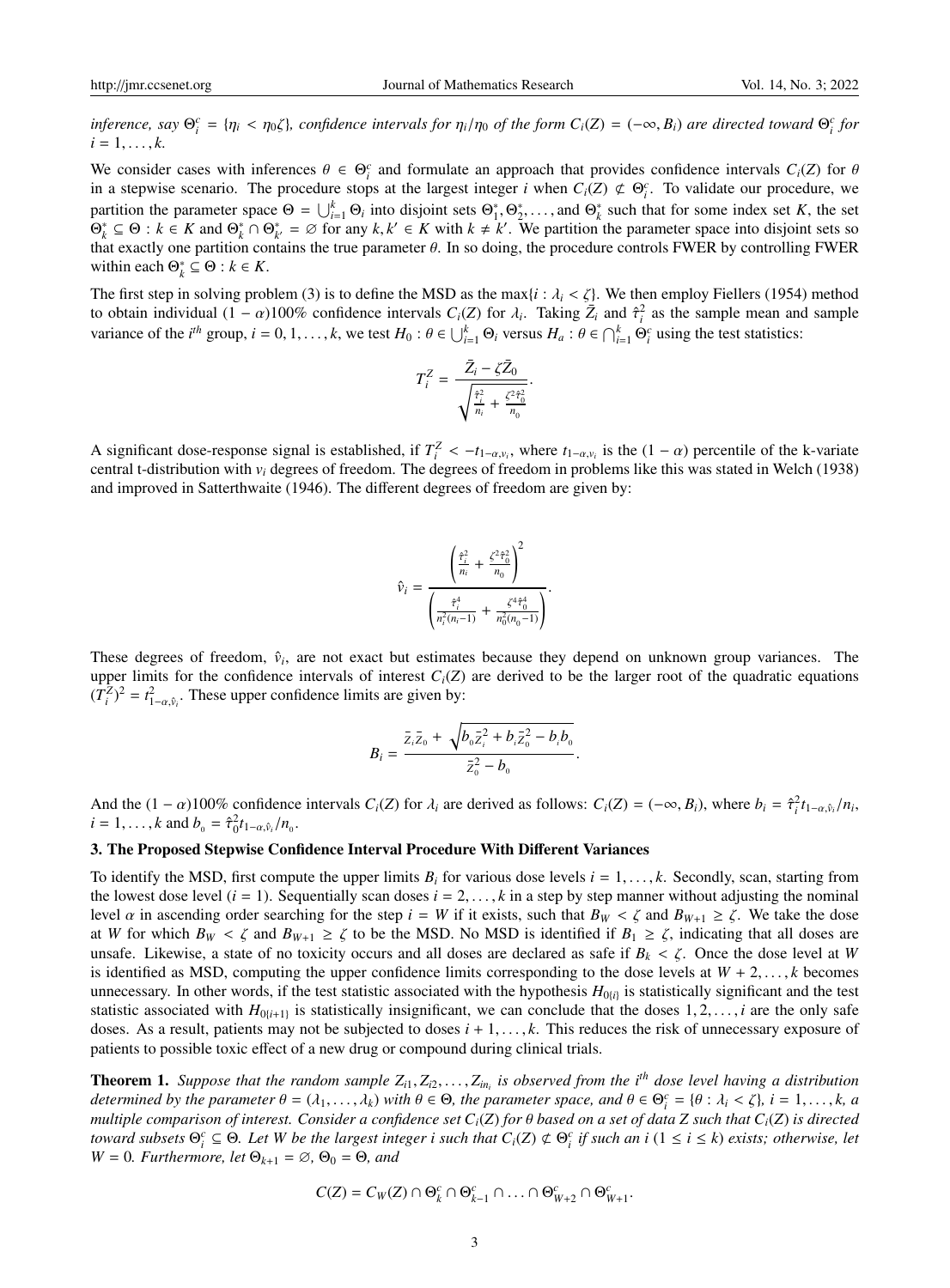*Then for all*  $\theta \in \Theta$ *,* 

 $P(\theta \in C(Z)) \geq 1 - \alpha$ .

See Appendix A for the proof of Theorem 1.

Remark. *Theorem 1 indicates that the FWER can be controlled in a strong sense at pre-specified nominal level* α*. In other words, all declarations are guaranteed with probability of at least*  $100(1 - \alpha)\%$ .

Hence, from the result of Theorem 1, we state the following proposition.

Proposition 3.1. *The stepwise confidence procedure for normally distributed data under heteroscedaticity strongly controls the FWER at level* α*.*

*Proof.* For any subset *I* of set  $\{1, 2, \dots, k\}$ , suppose that  $I = \emptyset$ , then no FWER will ever exist. Thus assume that  $I \neq \emptyset$  and  $I = \{i_1, i_2, \dots, i_m\}$ , where  $1 \leq i_1 < i_2 < \dots < i_m \leq k$ . Without loss of generality, let

> *P*( Reject one of  $H_{0i}$ ,  $i \in I \mid H_{0i}$ ,  $i \in I$  is true )  $= 1 - P$ ( do not reject all  $H_{0i}$ ,  $i \in I \mid H_{0i}$ ,  $i \in I$  is true) ≤ 1 − *P*( do not reject *H*0*i<sup>m</sup>* | *H*0*<sup>i</sup>* , *<sup>i</sup>* <sup>∈</sup> *<sup>I</sup>* is true) the procedure then stops at step *i<sup>m</sup>*  $= 1 - P({B_{i_m}(Z) \not\subset (-\infty, \zeta) \mid H_{0i}, i \in I \text{ is true})$  $< 1 - P(\theta \in C(Z))$  $\leq 1 - (1 - \alpha)$ (By Theorem 1)  $= \alpha$ .

> > $\Box$

Remark. *Therefore, Proposition 1 shows that our resulting stepwise procedure strongly control the FWER at level* α*.*

Hence, we conduct the following simulations to confirm the above theoretical results.

#### 4. Simulation Studies

## *4.1 FWER Study*

Controlling the right type of error rate in multiple testing procedures is a daunting task. There are three competing error rates in multiple comparison methods. Namely, the FWER, false discovering rate (FDR) and per-family error rate (PFER). As pointed out by Huang and Hsu (2007) in Section 7 of their article, FDR cannot be used for the type of clinical trials discussed in this article. Details and examples of failure of FDR to control type I error can also be found in Finner and Roter (2001). In recent times, Lawrence (2019) claimed that PFER is universally ignored and deserved necessary attention. He argued that PFER is more useful in investigations that deal with social and behavioural sciences. Frane (2015) also confirms the previous authors assertion that PFER is more relevant than FWER in the fields of social and behavioural sciences. The reason is that controlling PFER require stricter standard and large sample sizes compared to a procedure that controls the FWER at the same significant level α. Hence PFER is only better than FWER with multiple endpoint. However in a single endpoint, FWER is preferred, especially in our case when multiplicity adjustment is needless.

FWER is strongly controlled at nominal level  $\alpha$  when

 $max(\alpha^*) \le \alpha$  where  $\alpha^* = \sup_{H_{0i}} [Pr\{ \text{any } H_{0i} \text{ is rejected } (1 \le i \le k) \}].$ 

Without loss of generality, we set  $\zeta = 0.8$  and  $\alpha = 0.025$ . Observation were generated using R statistical software with ten thousand replications from a normal distribution based on the assumption of unequal variance across dose groups. This is indicated in Table 1 as HETRO ( $\tau_0 \neq \tau_e$ ). We explored the effect of violation of this assumption as a way of comparing the two situations and this is also indicated in Table 1 as HOMO ( $\tau_0 = \tau_e = 6.0$ ). We used a fixed sample size of the placebo,  $n_0 = 15$ , and an increasing number of experimental observations  $n_e = 4, \dots, 29$ . The mean and standard deviation configuration of the placebo are set at  $\eta_0 = 30.0$  and  $\tau_0 = 14.0$  respectively, with the experimental treatment mean and standard deviation set at  $\eta_e = 24.0$  and  $\tau_e = 6.0$ . In the simulation study, we considered only  $k = 1$  experimental treatment. Results from Table 1 indicated that the FWER is properly controlled at a nominal value  $\alpha = 0.025$  in the case of unequal variances while the FWER is not controlled for equal variances because simulated values are far above 0.025, the nominal level.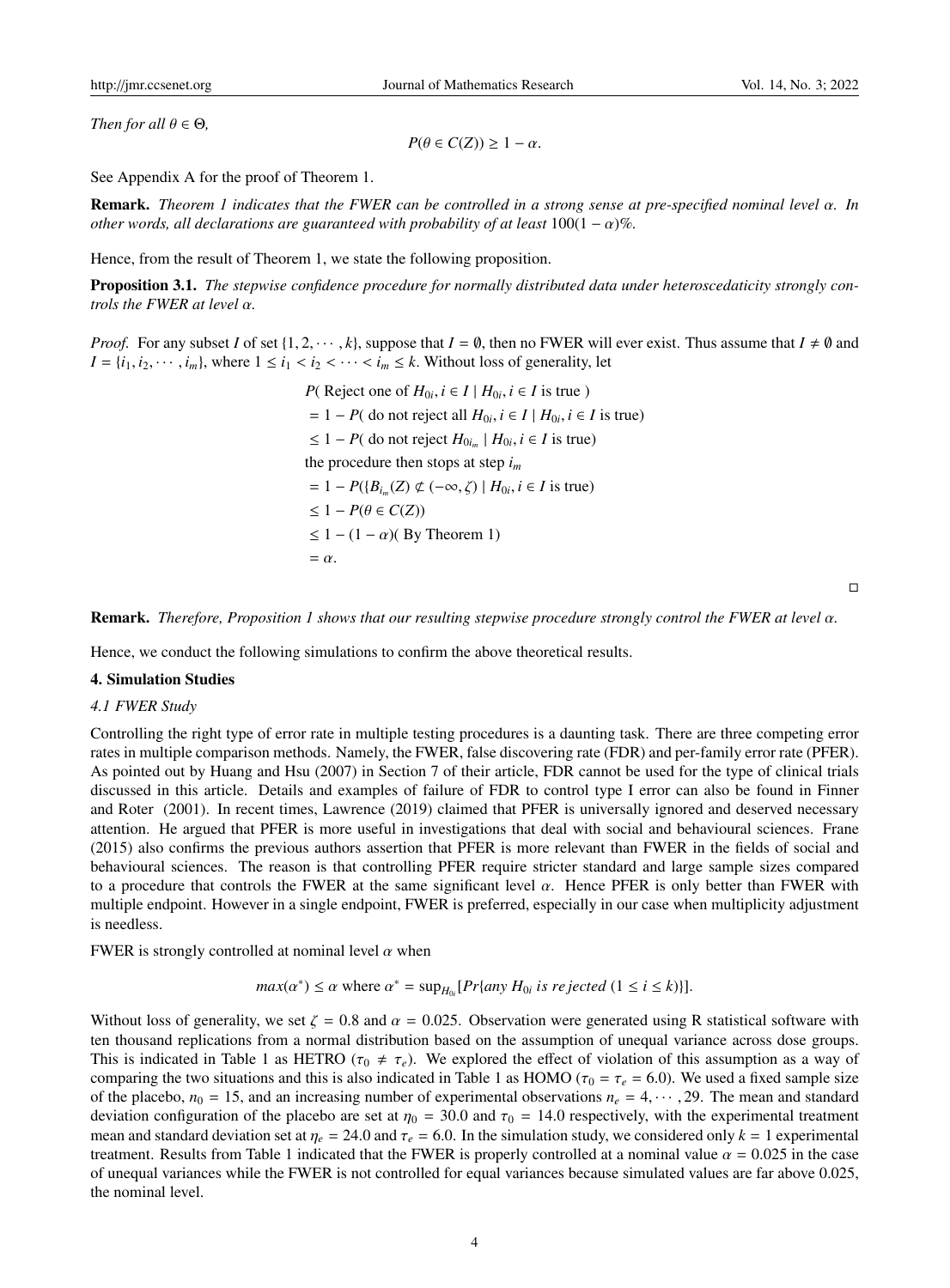| $n_e$  | <b>HETRO</b>   | <b>HOMO</b>    |
|--------|----------------|----------------|
| 4(5)   | 0.0180(0.0185) | 0.0408(0.0380) |
| 6(7)   | 0.0220(0.0202) | 0.0370(0.0318) |
| 8(9)   | 0.0219(0.0208) | 0.0325(0.0351) |
| 10(11) | 0.0202(0.0208) | 0.0298(0.0296) |
| 12(13) | 0.0213(0.0237) | 0.0301(0.0300) |
| 14(15) | 0.0226(0.0235) | 0.0300(0.0312) |
| 16(17) | 0.0215(0.0233) | 0.0270(0.0278) |
| 18(19) | 0.0222(0.0241) | 0.0285(0.0270) |
| 20(21) | 0.0242(0.0228) | 0.0308(0.0267) |
| 22(23) | 0.0227(0.0230) | 0.0286(0.0251) |
| 24(25) | 0.0218(0.0221) | 0.0253(0.0297) |
| 26(27) | 0.0223(0.0210) | 0.0290(0.0300) |
| 28(29) | 0.0226(0.0209) | 0.0269(0.0288) |
|        |                |                |

Table 1. Simulated FWER results. Set  $\zeta = 0.8$ ,  $\alpha = 0.025$ ,  $n_0 = 15$ ,  $\eta_0 = 30.0$ , and  $\eta_e = 24.0$ 

Table 2. Simulated power results  $\alpha = 0.025$ ,  $\zeta = 1.1, 1.2, 1.3, 1.4, 1.5, 1.6$ 

| Treatment effect( $\lambda$ ) | 1.1    | 1.2    | 1.3    | 1.4    | 1.5    | 1.6    |
|-------------------------------|--------|--------|--------|--------|--------|--------|
| 0.8                           | 0.6662 | 0.5278 | 0.3879 | 0.2632 | 0.1646 | 0.0949 |
| 0.9                           | 0.7795 | 0.6583 | 0.5200 | 0.3814 | 0.2586 | 0.1618 |
| 1.0                           | 0.8668 | 0.7722 | 0.6499 | 0.5118 | 0.3746 | 0.2538 |
| 1.1                           | 0.9268 | 0.8608 | 0.7642 | 0.6410 | 0.5032 | 0.3675 |
| 1.2                           | 0.9635 | 0.9225 | 0.8542 | 0.7557 | 0.6316 | 0.4943 |
| 1.3                           | 0.9836 | 0.9608 | 0.9176 | 0.8470 | 0.7466 | 0.6217 |
| 1.4                           | 0.9933 | 0.9820 | 0.9577 | 0.9123 | 0.8393 | 0.7370 |
| 1.5                           | 0.9976 | 0.9926 | 0.9802 | 0.9541 | 0.9065 | 0.8310 |

Table 3. Simulated power results  $\zeta = 1.15$ ,  $n_0 = n_e = 5$ , 10, 15, 20, 25, 30

| Treatment effect( $\lambda$ ) | 5      | 10     | 15     | 20     | 25     | 30     |
|-------------------------------|--------|--------|--------|--------|--------|--------|
| 0.8                           | 0.1155 | 0.2238 | 0.3289 | 0.4278 | 0.5180 | 0.5983 |
| 0.9                           | 0.1396 | 0.2825 | 0.4169 | 0.5364 | 0.6381 | 0.7219 |
| 1.0                           | 0.1668 | 0.3477 | 0.5092 | 0.6422 | 0.7459 | 0.8233 |
| 1.1                           | 0.1971 | 0.4176 | 0.6009 | 0.7381 | 0.8339 | 0.8975 |
| 1.2                           | 0.2304 | 0.4902 | 0.6874 | 0.8187 | 0.8993 | 0.9460 |
| 1.3                           | 0.2666 | 0.5631 | 0.7645 | 0.8817 | 0.9436 | 0.9742 |
| 1.4                           | 0.3052 | 0.6338 | 0.8298 | 0.9273 | 0.9709 | 0.9889 |
| 1.5                           | 0.3460 | 0.7002 | 0.8821 | 0.9581 | 0.9861 | 0.9957 |

## *4.2 Power Calculation*

In recent times, confidence interval approaches for the analysis of a clinical study are frequently becoming insufficient in the design of clinical trials. Power estimation has therefore become a major task in the design phase of clinical trials. This article seeks to correctly estimate MSD  $S_i$  for a fixed  $i \in 1, \dots, k$ . The MSD is correctly specified, if and only if  $C_j(Z) \subset (-\infty, \zeta)$  and  $C_{i+1}(Z) \not\subset (-\infty, \zeta)$  for  $j = 1, ..., i$ . Thus

$$
P(MSD = S_i) = P\left(\bigcap_{j=1}^{i} \left\{T_j^Z > t_{1-\alpha,\hat{v}_j}\right\} \cap \left\{T_{i+1}^Z \le t_{1-\alpha,\hat{v}_j}\right\}\right).
$$
\n(4)

The probability of correctly estimating any of the doses,  $S_1, \dots, S_i$ , as the true MSD is referred to as the power of the power is defined solely in terms of rejecting the incorrect null hypotheses. Faustion (4) will ther procedure. Here, the power is defined solely in terms of rejecting the incorrect null hypotheses. Equation (4) will therefore be expressed as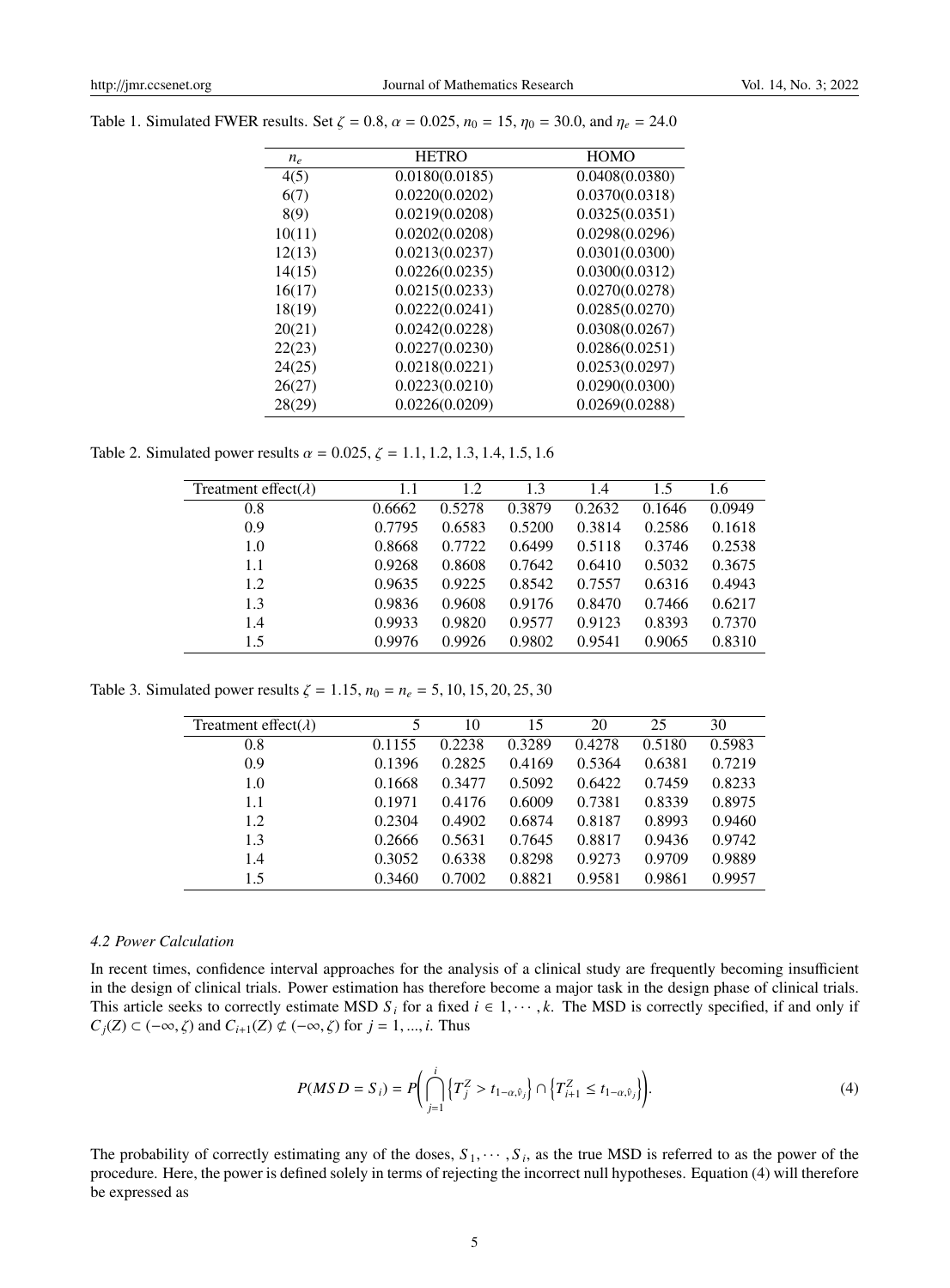$$
P(rejecting H_{0j}, 1 \le j \le i) = P\bigg(\bigcap_{j=1}^{i} \left\{T_j^Z > t_{1-\alpha,\hat{\nu}_j}\right\}\bigg). \tag{5}
$$

Equation in (5) can be interpreted as the probability of correctly estimating any of the doses,  $S_1, \dots, S_i$ , as the true MSD.<br>(4) and (5) gives similar results. Nevertheless, the stepwise procedure presented in Section 3 (4) and (5) gives similar results. Nevertheless, the stepwise procedure presented in Section 3 controls the familywise error rate indicating that the probability of incorrectly estimating any of the  $S_{i+1}, \dots, S_k$  to be the true MSD is still controlled. The probability in (5) can be evaluated using existing numerical methods published in Genz and Bretz (2002) for the computation of non-central multivariate t-probabilities. Expression in (5) involves a *k* − *i* + 1 variate non-central t-distribution with  $\hat{v}$  degrees of freedom as stated in section 2 above. The non-centrality parameters are given by

$$
\Theta_j = \frac{\eta_j - \zeta \eta_0}{\sqrt{\frac{\tau_j^2}{n_j} + \frac{\zeta^2 \tau_0^2}{n_0}}}, \quad j = 1, ..., i.
$$

A simulation study concerning the impact of various parameters on the power was done setting  $\zeta = 1.1$  and  $\alpha = 0.025$ . Results for different ratio of means and clinical relevance margins are presented in Table 2. As expected, power increases with increasing ratio of means (incresing effect,  $\lambda$ ), and decreases for higher clinical relevance margins (that is, larger values of  $\zeta$ ). In Table 3, power increases with an increase in both the ratio of means, and the sample size.

## 5. Practical Application

To illustrate our stepwise confidence interval procedure, we consider an example from Tamhane and Logan (2004). In the study, 90-day routine rat study was conducted to identify the toxicity of a crop protection compound. Test substance was added directly to the rodent diet and was thoroughly mixed to ensure homogeneous distribution. Three doses of the compound were compared with a zero dose control. The goal of the study is to measure the kidney weight to the body weight ratio. A large value of this ratio is regarded as unsafe with a threshold of a 15% average increase over its value for the zero dose. Thus, we take  $\zeta = 1.15$ . The summary statistics for the zero dose control and kidney weight is given in Table 4. The assumption of normality of the data and heterogeneity of variances across the dose groups are satisfied, (see Tamhane and Logan (2004)). Given that  $\zeta = 1.15$  and  $\alpha = 0.05$ , Table 5 shows the 95% lower confidence limits on  $\eta_i/\eta_0$ ,  $i = 1, 2, 3$ .

| Treatment group | $n_i$ | Mean   | Standard deviation |
|-----------------|-------|--------|--------------------|
| Control         | 18    | 6.5606 | 0.5064             |
|                 | 20    | 6.9975 | 0.5755             |
|                 | 19    | 7.6778 | 0.5949             |
|                 | 18    | 9.2606 | 1.0052             |

Table 4. Kidney Wt./Body Wt. $\times 10^3$ 

Table 5. 95% Upper Confidence Limits for  $\eta_i/\eta_0$ ,  $i = 1, 2, 3$ 

| Treatment group | Upper confidence limit |
|-----------------|------------------------|
|                 | 1.1243                 |
|                 | 1.2326                 |
|                 | 1.5047                 |

The results in Table 5 show that the upper confidence limit for dose 1 is lower than the relevant toxicity threshold and therefore is declared to be statistically significant at level 0.05. Whereas upper confidence limits for doses 2 and 3 are however greater than the relevant threshold and therefore are declared to be statistically insignificant at level 0.05. Note that MSD is correctly specified, if and only if  $C_j(Z) \subset (-\infty, \zeta)$  and  $C_{i+1}(Z) \not\subset (-\infty, \zeta)$  for  $j = 1, ..., i$ .

$$
C_1(Z) = (-\infty, 1.1243) \subset (-\infty, 1.15)
$$
 we reject  $H_{01}$  (dose 1 is safe)

$$
C_2(Z) = (-\infty, 1.2326) \not\subset (-\infty, 1.15) \quad \text{we do not reject } H_{02} \text{ (dose 2 is unsafe)}
$$

The stepwise confidence interval procedure stops at step 2, and will however need no further testing. In this analysis, our procedure concluded that dose 1 is safe while doses 2 and 3 are unsafe at level 0.05. Therefore, dose 1 is recommended as the MSD.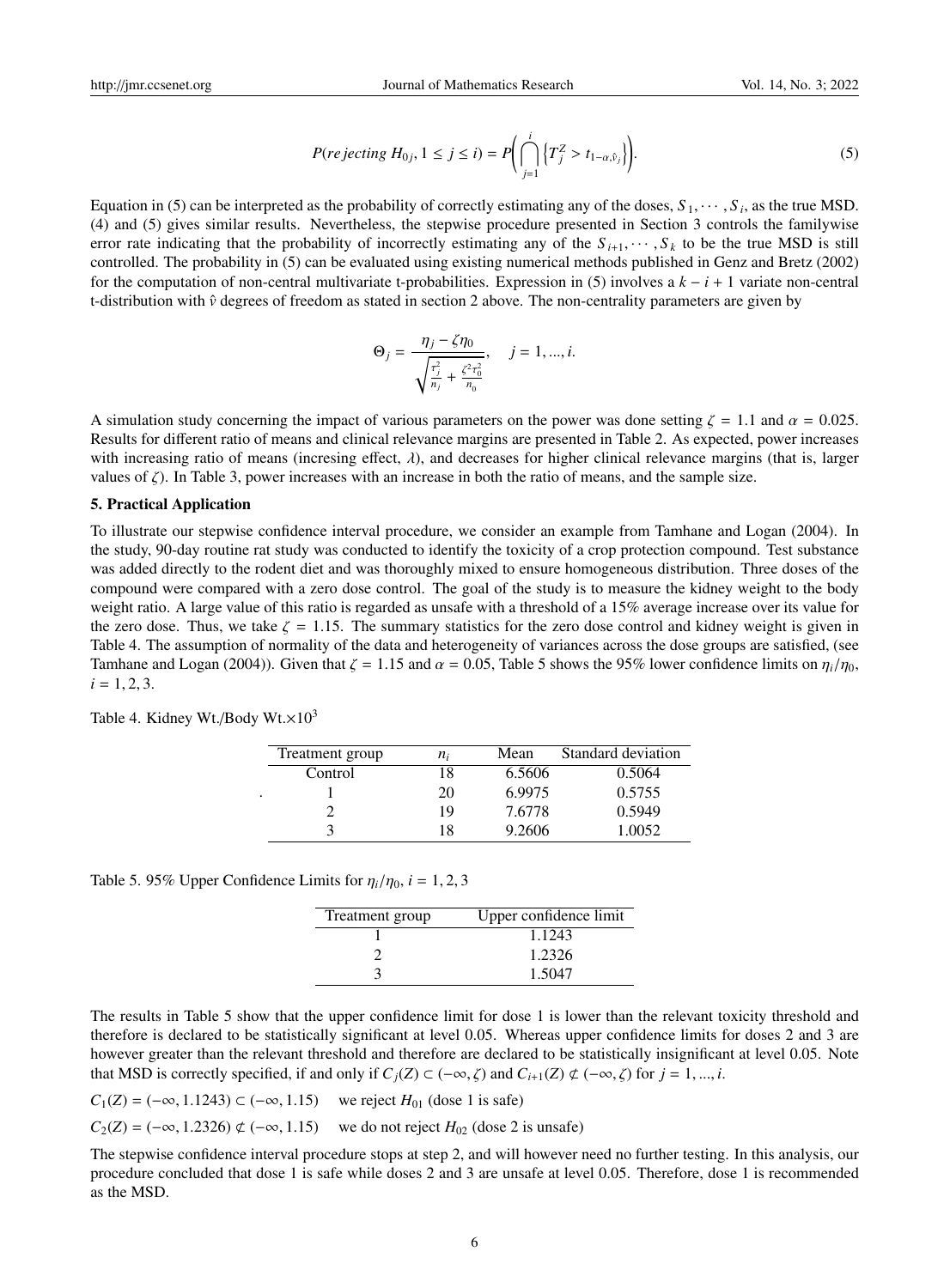## 6. Conclusions

Under the assumption of heteroscedasticity, this article established a general way of obtaining a stepwise confidence interval for the ratio of means. Most of the procedures formulated to identify MSD of drugs were done under the assumption of equal variance, but the homoscedasticity assumption is rarely satisfied in practice. This is as a result of certain biological factors that can cause patients in different dose groups to respond differently with a change in dose levels. In many standard situations, inferences on differences are also not a suitable way to investigate the data. Ratios, therefore, are mostly a better alternative measure of toxicity and often easier to interpret. Ratio formulation approaches are more powerful in a test for non-inferiority of an experimental therapy as compared to that of the difference, and the ratio parameters have the advantage of being available as a dimensionless percentage, easily estimated, and enhance comparison among studies. The strength of the proposed procedure is to provide stepwise confidence intervals using an extended intersection-union principle which in effect cancels a need for multiplicity adjustment. Furthermore, our procedure provides additional information such as a confidence bound for the first unsafe dose. Or, provides an upper confidence bound on how safe the doses are if all the doses are regarded safe. In order to assess the performance of the proposed procedure, a simulation study is carried out. Results from the simulation study indicated that the power of the procedure increases with increasing ratio of means and sample size. Meanwhile the power decrease with increase in clinical relevance margins. It is also found that all the stepwise confidence intervals control the familywise error rate.

#### References

- Adjabui, M. J., Howard, N., & Luguterah, A. (2017). Nonparametric stepwise procedure for identification of maximum safe dose (MSD). *Asian Research Journal of Mathematics, 6*(3), 1-12. https://doi.org/10.9734/ARJOM/2017/36377
- Berger, R. L. (1982). Multiparameter hypothesis testing and acceptance sampling. *Technometrics, 24*, 295-300. https://doi.org/10.2307/1267823
- Bretz, F., Hothorn, L. A., & Hsu, J. C. (2003). Identifying effective and/or safe doses by stepwise confidence intervals for ratios. *Statistics in Medicine, 22*, 847-858. https://doi.org/10.1002/sim.1449
- Fieller, E. C. (1954). Some problems in interval estimation. *Journal of the Royal Statistical Society, Series B 16*, 175-185. https://doi.org/10.1111/j.2517-6161.1954.tb00159.x
- Finner, H., & Roter, M. (2001). On the false discovering rate and expected type I error. *Biometrical J., 43*, 985-1005. https://doi.org/10.1002/1521-4036(200112)43:8¡985::AID-BIMJ985¿3.0.CO;2-4
- Frane, A. V. (2015). Are per-family type I error rate relevant in social and behavioural science. *J. Mod Appl Stat method, 14*(1), 5. https://doi.org/10.22237/jmasm/1430453040
- Genz, A., & Bretz, F. (2002). Methods for the computation of multivariate t-probabilities. *Journal of Computational and Graphical Statistics, 11*, 950-971. https://doi.org/10.1198/106186002394
- Hauschke, D., Kieser, M., & Hothorn, L. A. (1999). Proof of safety in toxicology based on the ratio of two means for normally distributed data. *Biometrical Journal, 41*(3), 295-304. https://doi.org/10.1002/(SICI)1521- 4036(199906)41:3¡295::AID-BIMJ295¿3.0.CO;2-2
- Hothorn, L. A., & Hauschke, D. (2000). Identifying the maximum safe dose: a multiple testing approach. *Journal of Biopharmaceutical Statistics, 10*, 15-30. https://doi.org/10.1081/BIP-100101010
- Hsu, J. C., & Berger, R. (1999). Stepwise confidence intervals without multiplicity adjustment for dose-response and toxicity studies. *Journal of the American Statistical Association, 94*, 468-482. https://doi.org/10.2307/2670167
- Huang, Y., & Hsu, J. C. (2007) Hochber's step-up method: Cutting corner's off Holm's stepdown methods. *Biometrika, 94*(4), 965-975. https://doi.org/10.1093/biomet/asm067
- Korn, E. L., Midthune, D., Chen, T. T., Rubinstein, L. V., Christian, M. C., & Simon, R. M. (1994). A comparison of two phase I trial designs. *Statistics in Medicine*, 1799-1806.
- Laster, L. L., & Johnson, M. F. (2003). Non-inferiority trials: the at least as good as criterion *Statistics in Medicine, 22*, 187-200. https://doi.org/10.1002/sim.1137
- Lawrence, J. (2019). Familywise and per-familywise error rate of multiple comparisons procedures. *Statistics in medicine, 38*, 3586-3598. https://doi.org/10.1002/sim.8190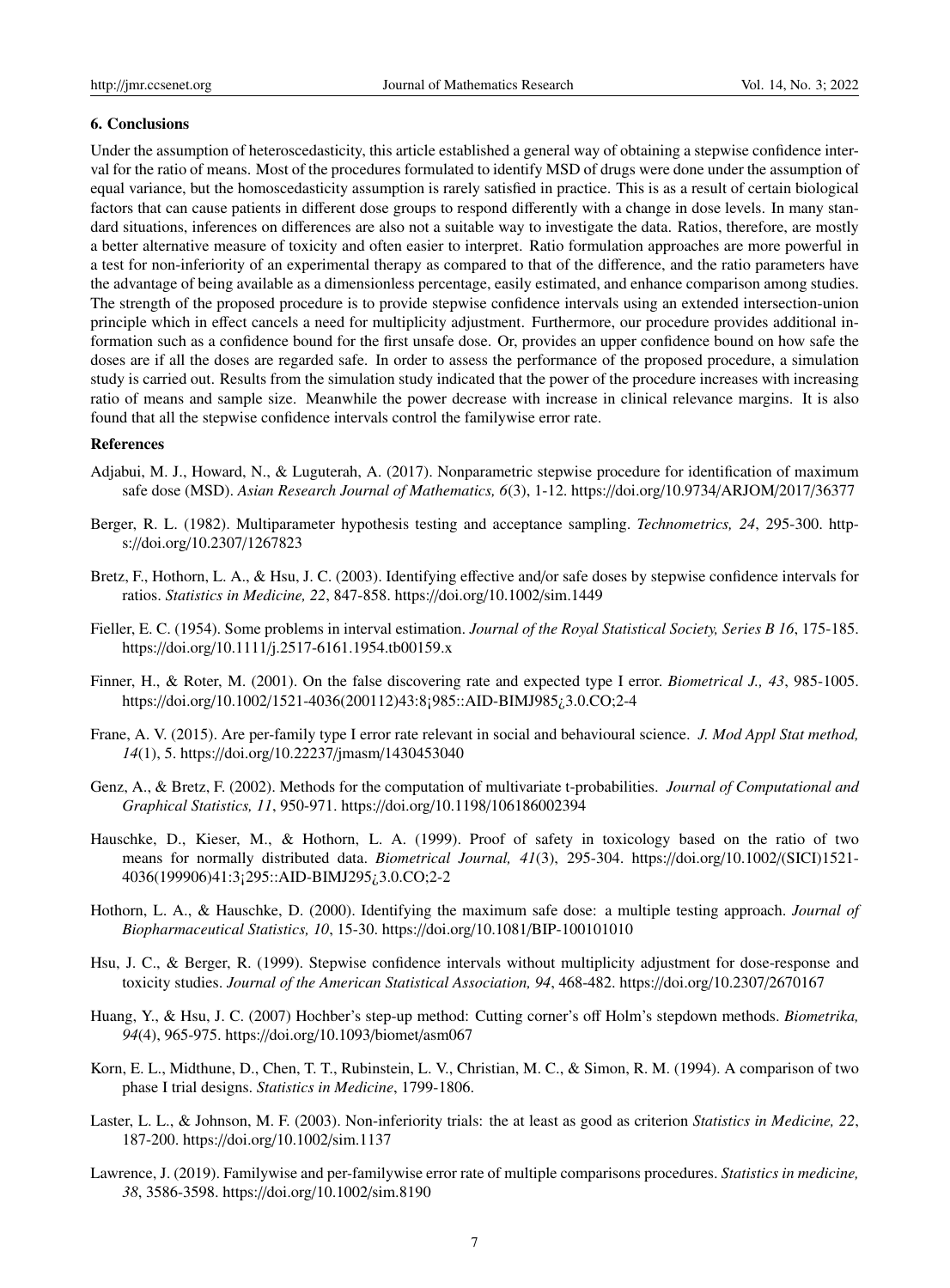- Satterthwaite, F. E. (1946). An approximate distribution of estimates variances component. *Biometrics, 2*, 110-114. https://doi.org/10.2307/3002019
- Tamhane, A. C., & Logan, B. R. (2004). Finding the multiple safe dose level for heteroscedastic data. *Journal of Biopharmaceutical Statistics, 14*(4), 843-856. https://doi.org/10.1081/BIP-200035413
- Tamhane, A. C., Dunnett, C. W., Green, J. W., & Wetherington, J. F. (2001). Multiple test procedures for identifying the maximum safe dose. *Journal of the American Statistical Association, 96*, 835-843. https://doi.org/10.1198/016214501753208546
- Tao, J., Guo, J.-H., & Shi, N.-Z. (2002). Stepwise Procedures under Unknown Variances for Toxicological Evaluation. *Biometrical Journal, 44*, 149-160. https://doi.org/10.1002/1521-4036(200203)44:2¡149::AID-BIMJ149¿3.0.CO;2#
- Turri, M., & Stein, G. (1986). The determination of practically useful doses of new drugs: some methodological considerations. *Statistics in Medicine, 5*, 449-457. https://doi.org/10.1002/sim.4780050509
- Welch, B. L. (1938). The significance of difference between two means when the population variances unequal. *Biometrika, 29*, 350-362. https://doi.org/10.2307/2332010

#### Appendix A: Proof of Theorem 1.

For any  $\theta \in \Theta$ ,  $\theta \in \bigcup_{i=0}^{k} \Theta_i$ .<br>Consider the following sets Consider the following sets  $\Theta_0^*, \Theta_1^*, \dots, \Theta_k^*$ , as partitions of the parameter space  $\Theta$ .

*c i*+1

*c* 2

*c* 1

$$
\Theta_k^* = \Theta_k
$$
\n
$$
\Theta_{k-1}^* = \Theta_{k-1} \cap \Theta_k^c
$$
\n
$$
\Theta_{k-2}^* = \Theta_{k-2} \cap \Theta_k^c \cap \Theta_{k-1}^c
$$
\n
$$
\vdots
$$
\n
$$
\Theta_i^* = \Theta_i \cap \Theta_k^c \cap \Theta_{k-1}^c \cap \dots \cap \Theta_i^c
$$
\n
$$
\vdots
$$
\n
$$
\Theta_1^* = \Theta_1 \cap \Theta_k^c \cap \Theta_{k-1}^c \cap \dots \cap \Theta
$$
\n
$$
\Theta_0^* = \Theta_0 \cap \Theta_k^c \cap \Theta_{k-1}^c \cap \dots \cap \Theta
$$

Thus

$$
\Theta = \bigcup_{i=0}^{k} \Theta_i = \bigcup_{i=0}^{k} \Theta_i^*.
$$
\n(6)

If  $\theta \in \Theta_i^*$  then a 100(1 –  $\alpha$ )% confidence set for  $\theta$  will be

$$
C(Z) = \bigcup_{i=0}^{k} (C_i(Z) \cap \Theta_i^*).
$$
 (7)

Here

$$
\bigcup_{i=0}^k (C_i(Z) \cap \Theta_i^*) = \bigcup_{i=0}^k (C_i(Z) \cap \Theta_i \cap \Theta_k^c \cap \Theta_{k-1}^c \cap \ldots \cap \Theta_{i+1}^c).
$$
 (8)

For some non negative integer *W*, (8) can be written as

$$
\bigcup_{i=0}^k (C_i(Z) \cap \Theta_i^*) = \bigcup_{i=0}^{W-1} \bigcup \bigcup_{i=W} \bigcup \bigcup_{i=W+1}^k (C_i(Z) \cap \Theta_i \cap \Theta_k^c \cap \Theta_{k-1}^c \cap \ldots \cap \Theta_{i+1}^c).
$$
(9)

From the Theorem 1, W is the largest integer i such that  $C_i(Z) \not\subset \Theta_i^c$ , then for  $W + 1 \le i \le k$ ,  $C_i(Z) \subset \Theta_i^c$ . Thus  $C_i(Z)$  is a subset of  $\Theta_i^c$  that has no common element with  $\Theta_i$ . Note that

$$
\bigcup_{i=W+1}^{k} (C_i(Z) \cap \Theta_i \cap \Theta_k^c \cap \Theta_{k-1}^c \cap \ldots \cap \Theta_{i+1}^c) = \varnothing.
$$
 (10)